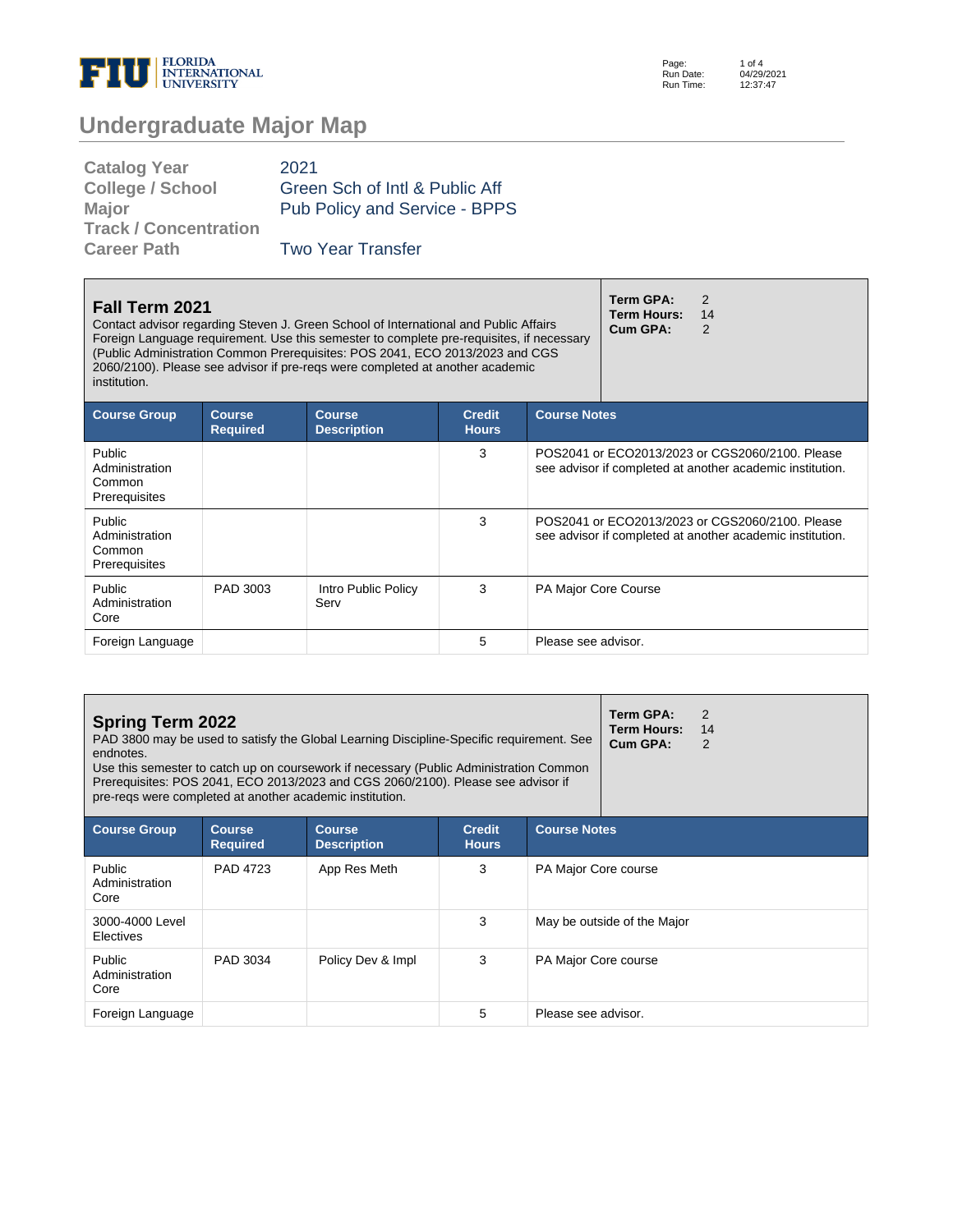

| <b>Undergraduate Major Map</b> |  |  |
|--------------------------------|--|--|
|--------------------------------|--|--|

| <b>Summer Term 2022</b><br>endnotes.                                                     |                                  | PAD 3800 may be used to satisfy the Global Learning Discipline-Specific requirement. See<br>Use this semester to catch up on coursework if necessary (Public Administration Common<br>Prerequisites: POS 2041, ECO 2013/2023 and CGS 2060/2100). Please see advisor if<br>pre-regs were completed at another academic institution. |                               |                     | Term GPA:<br><b>Term Hours:</b><br>Cum GPA: | $\overline{2}$<br>9<br>$\mathcal{P}$                                                                            |
|------------------------------------------------------------------------------------------|----------------------------------|------------------------------------------------------------------------------------------------------------------------------------------------------------------------------------------------------------------------------------------------------------------------------------------------------------------------------------|-------------------------------|---------------------|---------------------------------------------|-----------------------------------------------------------------------------------------------------------------|
| <b>Course Group</b>                                                                      | <b>Course</b><br><b>Required</b> | <b>Course</b><br><b>Description</b>                                                                                                                                                                                                                                                                                                | <b>Credit</b><br><b>Hours</b> | <b>Course Notes</b> |                                             |                                                                                                                 |
| 3000-4000 Level<br>Electives                                                             |                                  |                                                                                                                                                                                                                                                                                                                                    | 3                             |                     | May be outside of the Major                 |                                                                                                                 |
| <b>Public</b><br>Administration<br>Concentration<br>Electives - Public<br>Administration | PAD 3800                         | <b>Managing Global</b><br><b>Cities</b>                                                                                                                                                                                                                                                                                            | 3                             | PA Major course     |                                             |                                                                                                                 |
| Public<br>Administration<br>Common<br>Prerequisites                                      |                                  |                                                                                                                                                                                                                                                                                                                                    | 3                             |                     |                                             | POS 2041 or ECO 2013/2023 or CGS 2060/2100. Please<br>see advisor if completed at another academic institution. |

| Fall Term 2022<br>May use general elective towards minors or certificate programs. |                                  |                                     |                               | Term GPA:<br>$\mathcal{P}$<br><b>Term Hours:</b><br>15<br>Cum GPA:<br>2 |  |
|------------------------------------------------------------------------------------|----------------------------------|-------------------------------------|-------------------------------|-------------------------------------------------------------------------|--|
| <b>Course Group</b>                                                                | <b>Course</b><br><b>Required</b> | <b>Course</b><br><b>Description</b> | <b>Credit</b><br><b>Hours</b> | <b>Course Notes</b>                                                     |  |
| Public<br>Administration<br>Concentration<br>Electives                             |                                  |                                     | 3                             | Please see PDA to view a course list to satisfy the<br>concentration    |  |
| Public<br>Administration<br>Core                                                   |                                  |                                     | 3                             | PAD 4223 or PAD 4414 or PAD 4432                                        |  |
| Public<br>Administration<br>Core                                                   |                                  |                                     | 3                             | PAD 4223 or PAD 4414 or PAD 4432                                        |  |
| Public<br>Administration<br>Concentration<br>Electives                             |                                  |                                     | 3                             | Please see PDA to view list of approved courses.                        |  |
| 3000-4000 Level<br>Electives                                                       |                                  |                                     | 3                             | May be outside the Major                                                |  |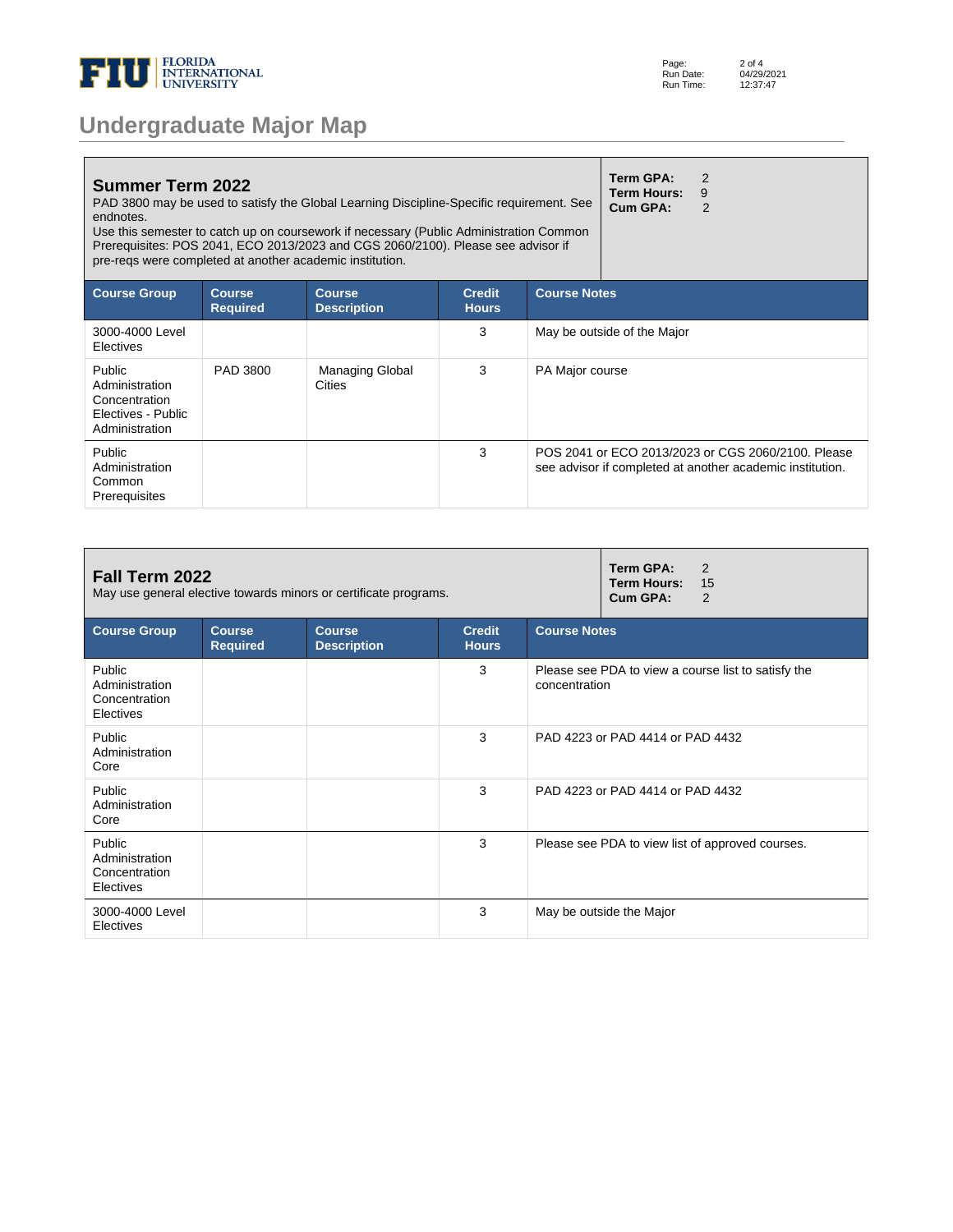

## **Undergraduate Major Map**

| <b>Spring Term 2023</b><br>May use general elective towards minors or certificate programs. |                                  |                                     |                               | Term GPA:<br>2<br><b>Term Hours:</b><br>15<br>Cum GPA:<br>2 |                                                  |
|---------------------------------------------------------------------------------------------|----------------------------------|-------------------------------------|-------------------------------|-------------------------------------------------------------|--------------------------------------------------|
| <b>Course Group</b>                                                                         | <b>Course</b><br><b>Required</b> | <b>Course</b><br><b>Description</b> | <b>Credit</b><br><b>Hours</b> | <b>Course Notes</b>                                         |                                                  |
| Public<br>Administration<br>Core                                                            | PAD 4934                         | Integrative Sem<br>Public Po        | 3                             |                                                             |                                                  |
| Public<br>Administration<br>Core                                                            |                                  |                                     | 3                             | PAD 4223 or PAD 4414 or PAD 4432                            |                                                  |
| Public<br>Administration<br>Concentration<br>Electives                                      |                                  |                                     | 3                             | Please see PDA to view list of approved courses.            |                                                  |
| Public<br>Administration<br>Concentration<br>Electives                                      |                                  |                                     | 3                             |                                                             | Please see PDA to view list of approved courses. |
| 3000-4000 Level<br>Electives                                                                |                                  |                                     | 3                             |                                                             | May be outside of the Major                      |

| Summer Term 2023<br>Use this Semester to catch up on coursework if necessary. |  |
|-------------------------------------------------------------------------------|--|
|                                                                               |  |

#### **General Requirements**

\*Critical Indicator is the minimum grade indicated in specific courses to demonstrate proficiency and progress in major. Earning less than the minimum grade is a trigger for a conversation with advisor.\*

#### GENERAL UNIVERSITY REQUIREMENTS

Transfer students are assumed to have completed an Associates of Arts Degree from a Florida Public Institution or satisfied completed 60 credits and the University Core Curriculum Requirements.

In addition, the following courses are required of incoming transfer students:

Global Learning Requirement for Transfers: Transfers entering FIU Fall 2011 or later are required to take two Global Learning courses.

Those who meet University Core Curriculum Requirements prior to entering FIU -Two Global Learning Discipline Specific Courses (One of the two may be a Global Learning Foundation Course chosen in consultation with your advisor)

Those who do not meet University Core Curriculum Requirements prior to entering FIU

-One Global Learning Foundation Course (from the University Core Curriculum)

-One Global Learning Discipline Specific Course

Transfer courses may not be used to meet the FIU Global Learning Requirement. For a list of Global learning